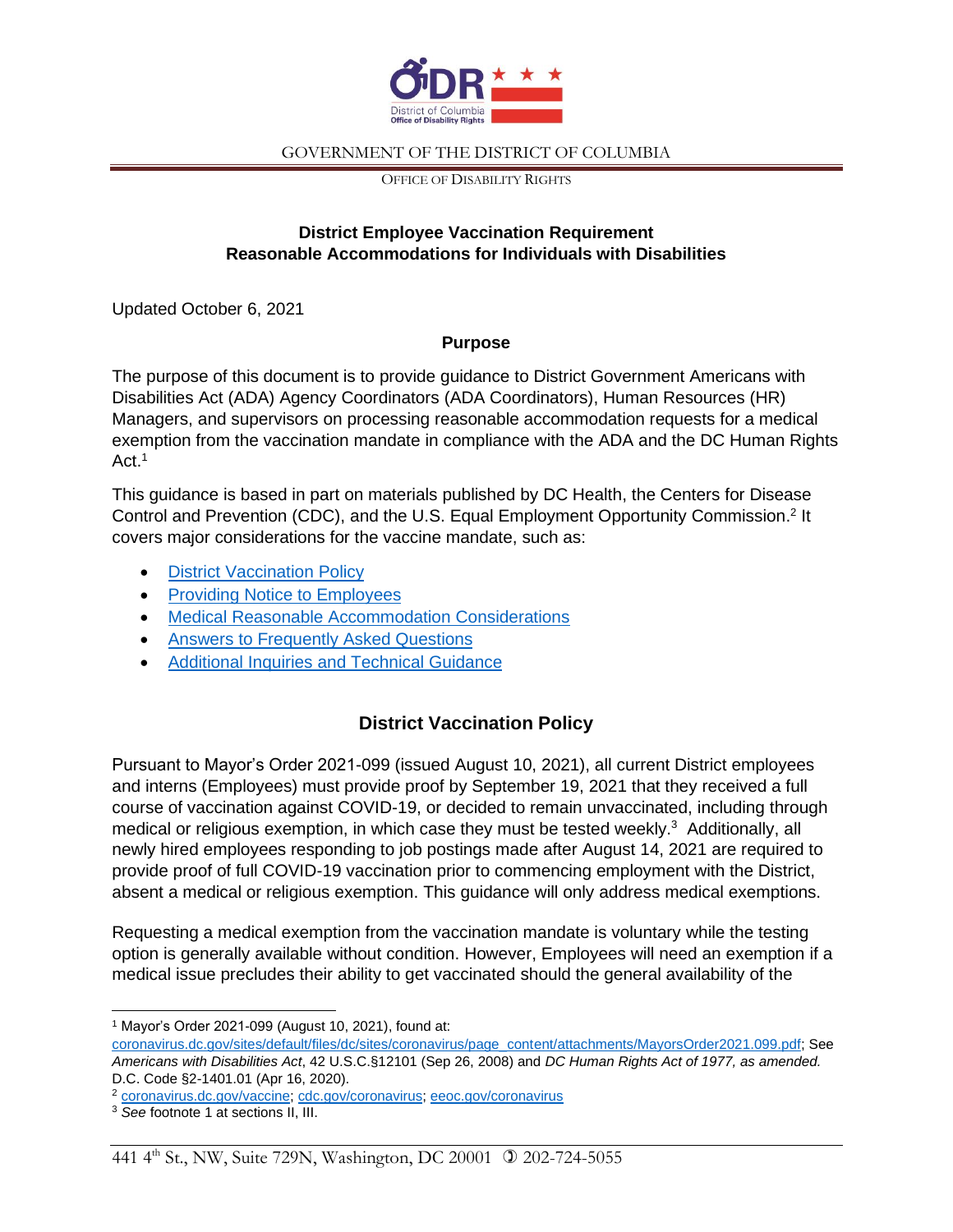OFFICE OF DISABILITY RIGHTS

testing option without condition expire. Accordingly, Employees are encouraged to begin the reasonable accommodation process as soon as possible to avoid delays and minimize disruption to agency operations.

Accommodations requesting a medical exemption from the vaccination mandate should be evaluated in the same manner as those that were received during the ordinary course of business. <sup>4</sup> Agency ADA Coordinators should refer to the resources and training provided by the Office of Disability Rights (ODR) when processing all reasonable accommodation requests.<sup>5</sup>

Pursuant to the process established by the City Administrator, ADA Coordinators from agencies under the administrative control of the Mayor must submit all medical exemption requests from the vaccination mandate to ODR for final review and approval. ODR will provide the ADA Coordinator with a letter for approved requests that the Employee may upload to PeopleSoft as proof of exemption from the vaccination requirement.

## **Providing Notice to Employees**

<span id="page-1-0"></span>Each agency, with the assistance of its ADA Coordinator, should ensure that all agency Employees know whom to contact to request a reasonable accommodation and appeal a determination. Additionally, ODR recommends that each agency post the reasonable accommodation protocol on the agency intranet site or other portal that employees regularly use to access information.

## **Medical Reasonable Accommodation Considerations**

<span id="page-1-1"></span>Employees who cannot be vaccinated due to a medical condition must receive an exemption from the agency ADA Coordinator. According to the CDC, there are limited conditions that may render an individual eligible for a medical exemption from the COVID-19 vaccine requirement:

- Individuals who experience a severe allergic reaction, known as anaphylaxis, after getting the first shot, should not get a second shot.
- Individuals who experience an immediate allergic reaction after getting the first shot, should not get a second shot, even if the reaction was not severe enough to warrant hospitalization or urgent medical care.
- An individual who is allergic to one or more ingredients in all available COVID-19 vaccines should not get vaccinated.
- Individuals who received commercially available monoclonal antibody therapy or convalescent COVID-19 antibody rich plasma should wait 90 days from that treatment before getting vaccinated.

<sup>4</sup> *Enhancing Compliance with the Disability Rights Protection Act of 2006 and the Americans with Disabilities Act*. Mayor's Order 2017-010 (Jan 20, 2017), found at [dcregs.dc.gov/Common/NoticeDetail.aspx?noticeId=N0062097.](https://www.dcregs.dc.gov/Common/NoticeDetail.aspx?noticeId=N0062097) <sup>5</sup> See ODR Manual for Accommodating Employees with Disabilities, found at: [odr.dc.gov/book/manual](https://odr.dc.gov/book/manual-accommodating-employees-disabilities)[accommodating-employees-disabilities.](https://odr.dc.gov/book/manual-accommodating-employees-disabilities)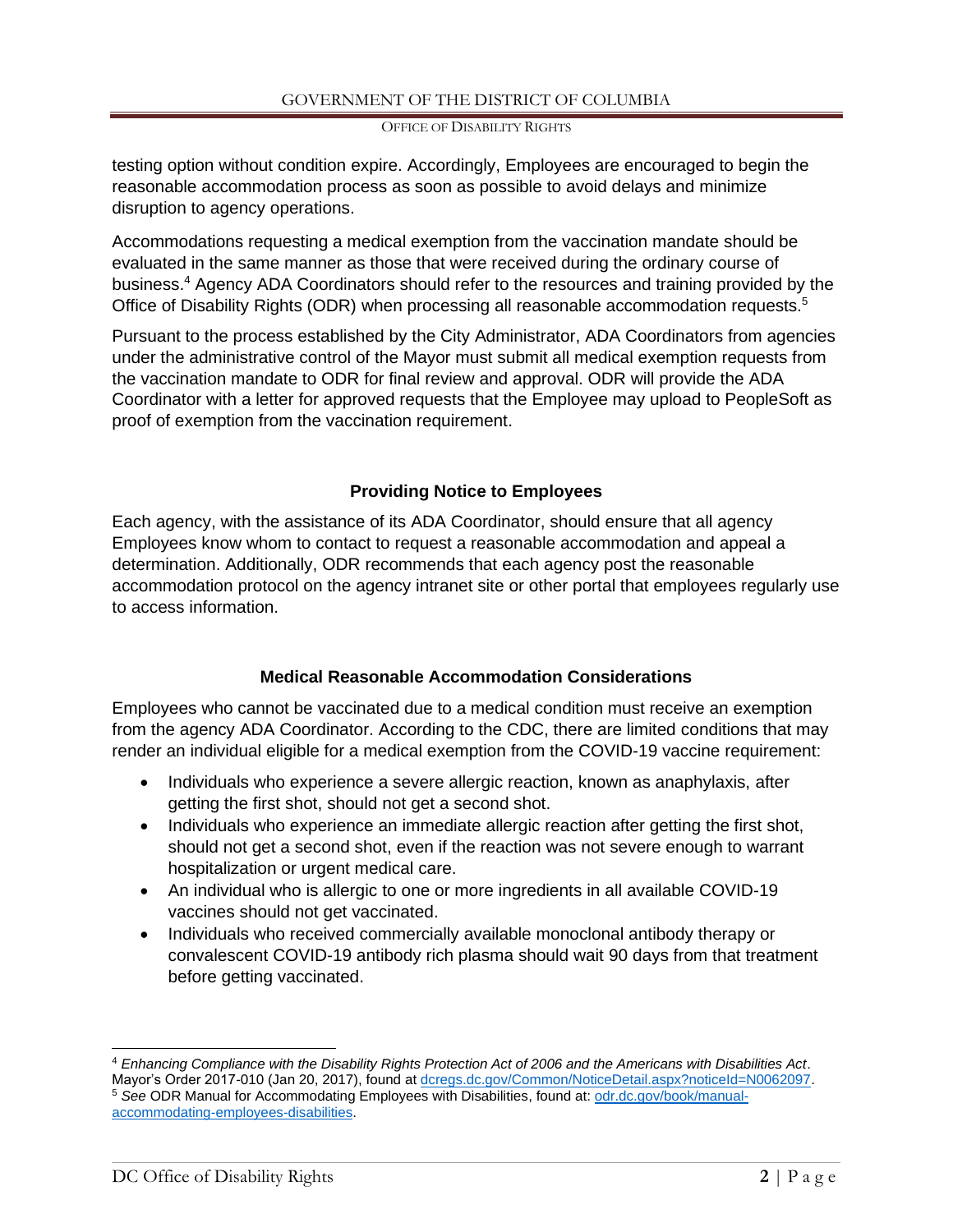OFFICE OF DISABILITY RIGHTS

• Individuals who tested positive should wait until after the isolation period before getting vaccinated.

### **Answers to Frequently Asked Questions**

<span id="page-2-0"></span>What is a "severe allergic reaction?"

A "severe allergic reaction" occurs when the individual needs to be treated with an EpiPen (epinephrine) or must go to the hospital.<sup>6</sup>

What is an "immediate allergic reaction?"

An "immediate allergic reaction" is a reaction, such as hives, swelling, wheezing, or other respiratory distress that occurs within four (4) hours of vaccination.<sup>7</sup>

What are the ingredients in the COVID-19 vaccines?

[This chart](https://www.cdc.gov/vaccines/covid-19/clinical-considerations/covid-19-vaccines-us.html?CDC_AA_refVal=https%3A%2F%2Fwww.cdc.gov%2Fvaccines%2Fcovid-19%2Finfo-by-product%2Fclinical-considerations.html#Appendix-C) contains a list of the active and inactive ingredients of each vaccine.<sup>8</sup>

For vaccine-specific ingredients:

- Pfizer-BioNTech<sup>9</sup>
- Moderna<sup>10</sup>
- Johnson & Johnson's Janssen<sup>11</sup>

What information may an ADA Coordinator request from the individual?

An individual who requests an exemption from the vaccination requirement must provide a note from an appropriate health care provider establishing:

- An allergy to an ingredient / component in the vaccine (in which case the individual would have to establish an allergy to all three (3) currently available vaccines for full exemption),
- A severe allergic reaction after receiving the first shot,
- An immediate reaction after receiving the first shot,
- The date the individual received monoclonal antibody therapy or convalescent COVID-19 antibody rich plasma,
- That the individual is currently in isolation.

<sup>6</sup> COVID-19 Vaccines for People with Allergies, found at: [cdc.gov/coronavirus/2019](https://www.cdc.gov/coronavirus/2019-ncov/vaccines/recommendations/specific-groups/allergies.html) [ncov/vaccines/recommendations/specific-groups/allergies.html.](https://www.cdc.gov/coronavirus/2019-ncov/vaccines/recommendations/specific-groups/allergies.html)

<sup>7</sup> *See* footnote 6.

<sup>8</sup> Ingredients included in COVID-19 vaccines, found at: [cdc.gov/vaccines/covid-19/clinical-considerations/covid-19](https://www.cdc.gov/vaccines/covid-19/clinical-considerations/covid-19-vaccines-us.html?CDC_AA_refVal=https%3A%2F%2Fwww.cdc.gov%2Fvaccines%2Fcovid-19%2Finfo-by-product%2Fclinical-considerations.html#Appendix-C) [vaccines-us.html?CDC\\_AA\\_refVal=https%3A%2F%2Fwww.cdc.gov%2Fvaccines%2Fcovid-19%2Finfo-by](https://www.cdc.gov/vaccines/covid-19/clinical-considerations/covid-19-vaccines-us.html?CDC_AA_refVal=https%3A%2F%2Fwww.cdc.gov%2Fvaccines%2Fcovid-19%2Finfo-by-product%2Fclinical-considerations.html#Appendix-C)[product%2Fclinical-considerations.html#Appendix-C](https://www.cdc.gov/vaccines/covid-19/clinical-considerations/covid-19-vaccines-us.html?CDC_AA_refVal=https%3A%2F%2Fwww.cdc.gov%2Fvaccines%2Fcovid-19%2Finfo-by-product%2Fclinical-considerations.html#Appendix-C)

<sup>9</sup> [cdc.gov/coronavirus/2019-ncov/vaccines/different-vaccines/Pfizer-BioNTech.html](https://www.cdc.gov/coronavirus/2019-ncov/vaccines/different-vaccines/Pfizer-BioNTech.html)

<sup>10</sup> [cdc.gov/coronavirus/2019-ncov/vaccines/different-vaccines/Moderna.html](https://www.cdc.gov/coronavirus/2019-ncov/vaccines/different-vaccines/Moderna.html)

<sup>11</sup> [cdc.gov/coronavirus/2019-ncov/vaccines/different-vaccines/Janssen.html](https://www.cdc.gov/coronavirus/2019-ncov/vaccines/different-vaccines/Janssen.html)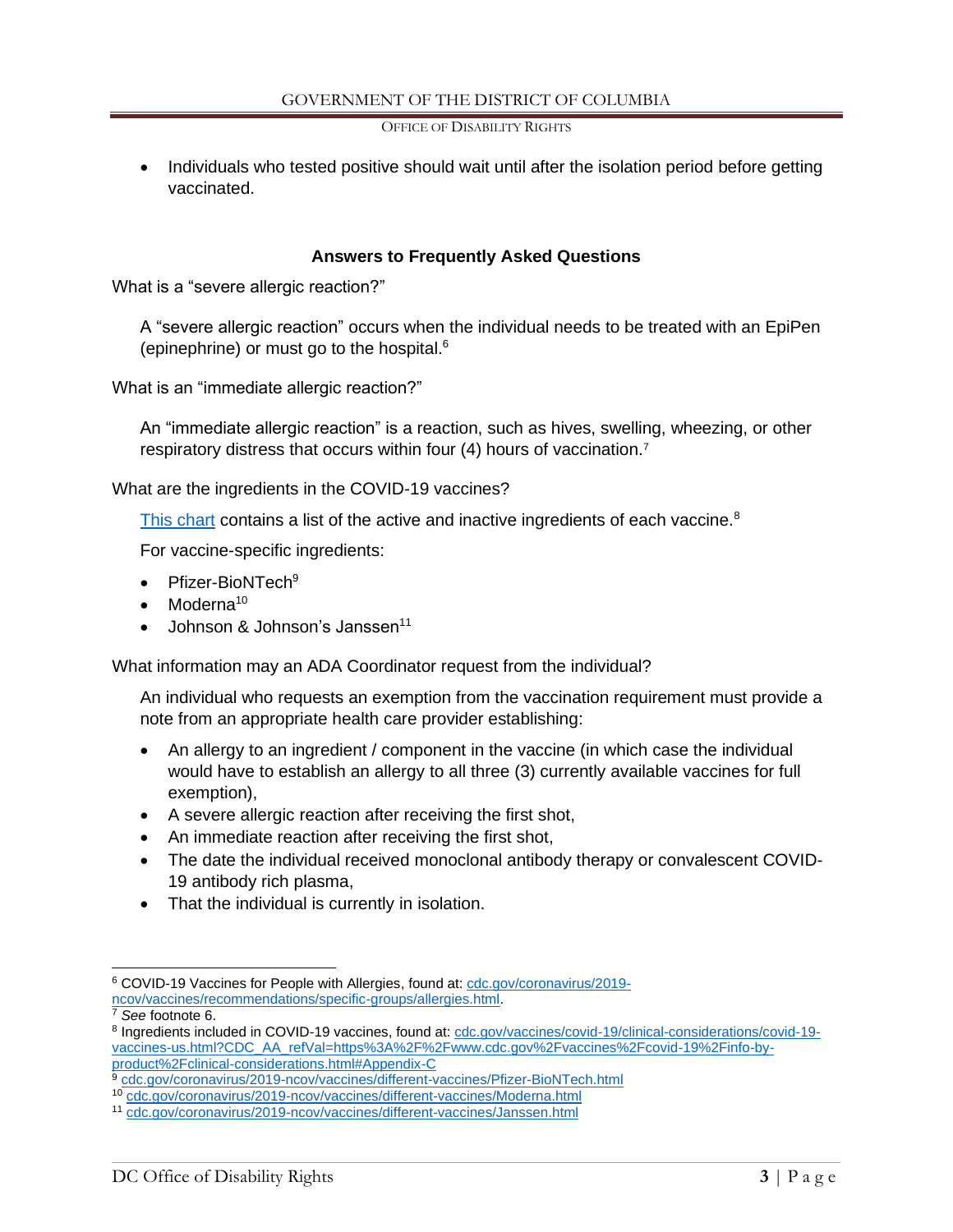OFFICE OF DISABILITY RIGHTS

Individuals should consult with their health care provider to select the most appropriate vaccine if at least one is medically advisable for the individual.

Do individuals who have already contracted COVID-19 still need to be vaccinated?

Yes.<sup>12</sup>

Should individuals who are currently sick with COVID-19 get vaccinated?

No, they should wait until they are no longer subject to isolation, at which point they can get the vaccine. $13$ 

Are antibody tests an acceptable alternative to testing and/or the vaccine? No.

What alternatives are available for Employees who received an exemption to the vaccine requirement?

Employees who receive an exemption from the vaccine requirement must provide a copy of a negative test result from a COVID-19 test taken within the preceding seven (7) days on a weekly basis. Other accommodations may be appropriate based on agency operational necessity. 14

Employees exempt from the vaccine requirement must still follow other public health requirements such as wearing a mask in all District facilities.

What is the reporting protocol for Employees who are granted an exemption from the vaccination requirement?

To protect the confidential nature of medical accommodations, agencies should designate a single representative to provide generic approval documentation for Employees who are requesting an exemption for both medical and religious reasons. Employees will then upload the documentation to PeopleSoft. Accordingly, ADA Coordinators should inform the agency representative of medical accommodation requests that are granted. Pursuant to the ADA [policy notice,](#page-1-0) Employees will contact the ADA Coordinator, and not the agency representative, to appeal any determination.

Agencies should process medical exemption requests within seven (7) calendar days of receipt or earlier to the greatest extent practicable.

What is the protocol for Employees who receive an exemption from both the vaccination requirement and testing option?

Beyond seeking a medical exemption from vaccination, Employees may submit an accommodation from the testing option as well. With a rare exception, there are no

<sup>14</sup> *What You Should Know about COVID-19, the ADA, the Rehabilitation Act, and Other EEO Laws* (WYSK) at section K, found at[: eeoc.gov/wysk/what-you-should-know-about-covid-19-and-ada-rehabilitation-act-and-other-eeo-laws.](https://www.eeoc.gov/wysk/what-you-should-know-about-covid-19-and-ada-rehabilitation-act-and-other-eeo-laws)

<sup>12</sup> [cdc.gov/coronavirus/2019-ncov/vaccines/faq.html](https://www.cdc.gov/coronavirus/2019-ncov/vaccines/faq.html)

<sup>13</sup> *See* footnote 12.